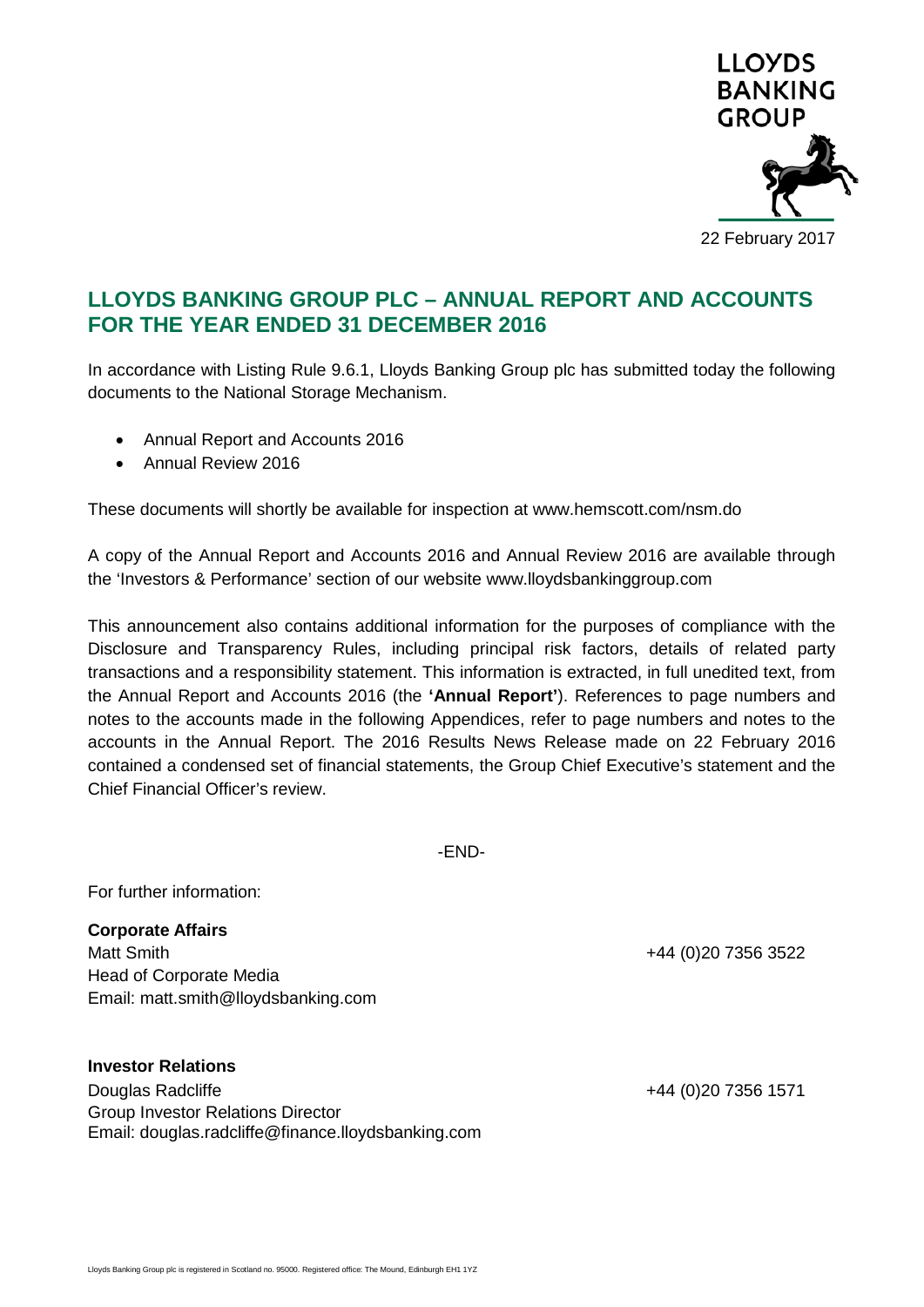## **FORWARD LOOKING STATEMENTS**

This Annual Report contains certain forward looking statements with respect to the business, strategy and plans of Lloyds Banking Group and its current goals and expectations relating to its future financial condition and performance. Statements that are not historical facts, including statements about Lloyds Banking Group's or its directors' and/or management's beliefs and expectations, are forward looking statements. Words such as 'believes', 'anticipates', 'estimates', 'expects', 'intends', 'aims', 'potential', 'will', 'would', 'could', 'considered', 'likely', 'estimate' and variations of these words and similar future or conditional expressions are intended to identify forward looking statements but are not the exclusive means of identifying such statements. By their nature, forward looking statements involve risk and uncertainty because they relate to events and depend upon circumstances that will or may occur in the future.

Examples of such forward looking statements include, but are not limited to: projections or expectations of the Group's future financial position including profit attributable to shareholders, provisions, economic profit, dividends, capital structure, portfolios, net interest margin, capital ratios, liquidity, risk-weighted assets (RWAs), expenditures or any other financial items or ratios; litigation, regulatory and governmental investigations; the Group's future financial performance; the level and extent of future impairments and write-downs; statements of plans, objectives or goals of Lloyds Banking Group or its management including in respect of statements about the future business and economic environments in the UK and elsewhere including, but not limited to, future trends in interest rates, foreign exchange rates, credit and equity market levels and demographic developments; statements about competition, regulation, disposals and consolidation or technological developments in the financial services industry; and statements of assumptions underlying such statements.

Factors that could cause actual business, strategy, plans and/or results (including but not limited to the payment of dividends) to differ materially from the plans, objectives, expectations, estimates and intentions expressed in such forward looking statements made by the Group or on its behalf include, but are not limited to: general economic and business conditions in the UK and internationally; market related trends and developments; fluctuations in interest rates (including low or negative rates), exchange rates, stock markets and currencies; the ability to access sufficient sources of capital, liquidity and funding when required; changes to the Group's credit ratings; the ability to derive cost savings and other benefits including, but without limitation as a result of any acquisitions, disposals and other strategic transactions; changing customer behaviour including consumer spending, saving and borrowing habits; changes to borrower or counterparty credit quality; instability in the global financial markets, including Eurozone instability, the exit by the UK from the European Union (EU) and the potential for one or more other countries to exit the EU or the Eurozone and the impact of any sovereign credit rating downgrade or other sovereign financial issues; technological changes and risks to cyber security; natural, pandemic and other disasters, adverse weather and similar contingencies outside the Group's control; inadequate or failed internal or external processes or systems; acts of war, other acts of hostility, terrorist acts and responses to those acts, geopolitical, pandemic or other such events; changes in laws, regulations, accounting standards or taxation, including as a result of the exit by the UK from the EU, or a further possible referendum on Scottish independence; changes to regulatory capital or liquidity requirements and similar contingencies outside the Group's control; the policies, decisions and actions of governmental or regulatory authorities or courts in the UK, the EU, the United States or elsewhere including the implementation and interpretation of key legislation and regulation; the ability to attract and retain senior management and other employees; requirements or limitations on the Group as a result of HM Treasury's investment in the Group; actions or omissions by the Group's directors, management or employees including industrial action; changes to the Group's post-retirement defined benefit scheme obligations; the extent of any future impairment charges or write-downs caused by, but not limited to, depressed asset valuations, market disruptions and illiquid markets; the value and effectiveness of any credit protection purchased by the Group; the inability to hedge certain risks economically; the adequacy of loss reserves; the actions of competitors, including nonbank financial services, lending companies and digital innovators and disruptive technologies; and exposure to regulatory or competition scrutiny, legal, regulatory or competition proceedings, investigations or complaints. Please refer to the latest Annual Report on Form 20-F filed with the US Securities and Exchange Commission for a discussion of certain factors together with examples of forward looking statements.

Lloyds Banking Group may also make or disclose written and/or oral forward looking statements in reports filed with or furnished to the US Securities and Exchange Commission, Lloyds Banking Group annual reviews, half-year announcements, proxy statements, offering circulars, prospectuses, press releases and other written materials and in oral statements made by the directors, officers or employees of Lloyds Banking Group to third parties, including financial analysts. Except as required by any applicable law or regulation, the forward looking statements contained in this Annual Report are made as of the date hereof, and Lloyds Banking Group expressly disclaims any obligation or undertaking to release publicly any updates or revisions to any forward looking statements contained in this Annual Report to reflect any change in Lloyds Banking Group's expectations with regard thereto or any change in events, conditions or circumstances on which any such statement is based.

The information, statements and opinions contained in this Annual Report do not constitute a public offer under any applicable law or an offer to sell any securities or financial instruments or any advice or recommendation with respect to such securities or financial instruments.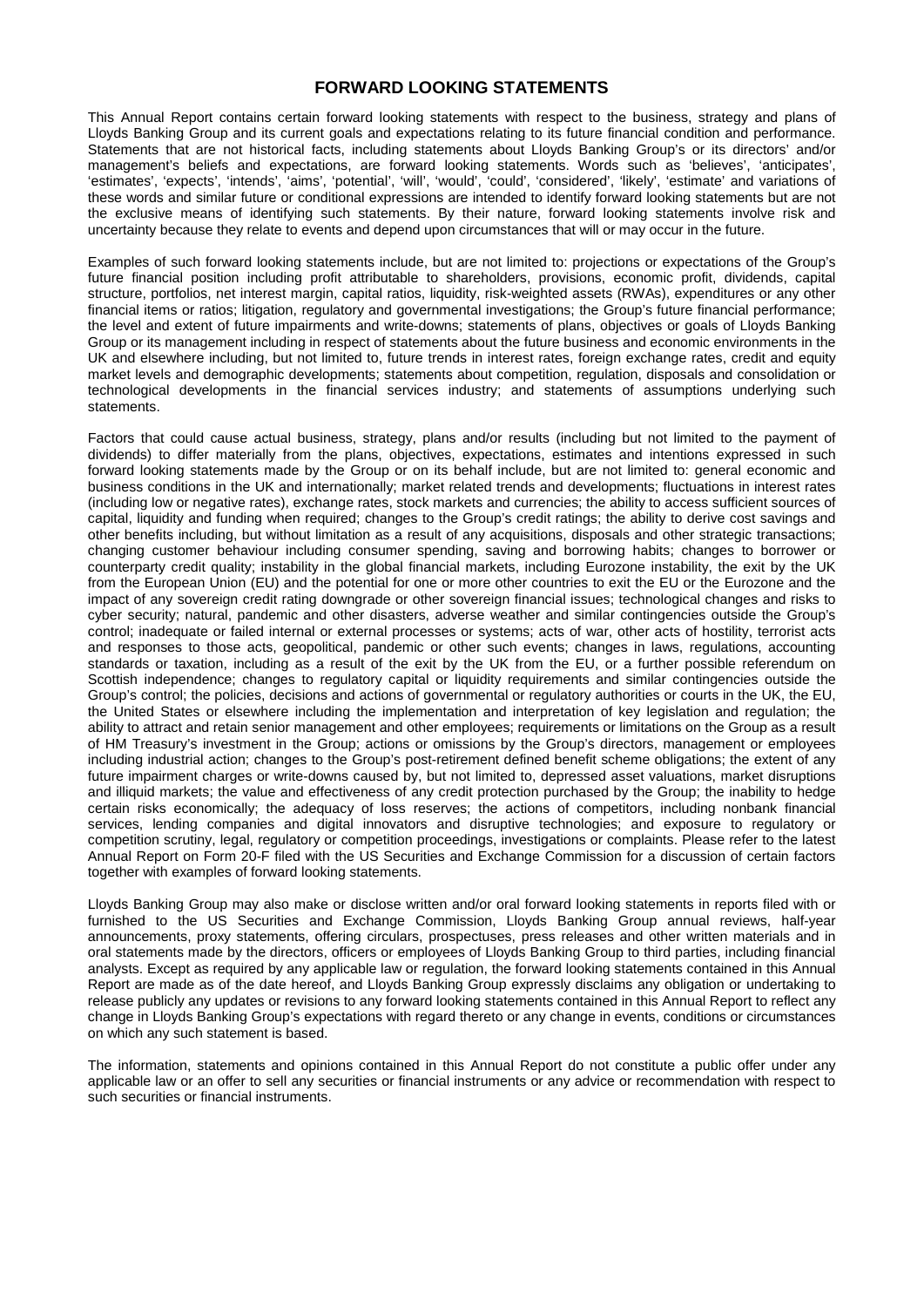## **Appendix 1 – Risk Factors**

The principal risks and uncertainties relating to Lloyds Banking Group plc are set out on page 28-31 of the Annual Report. The following is extracted in full and unedited form from the Annual Report.

The most significant risks which could impact the delivery of our long-term strategic objectives and our response, are detailed below.

The Group has considered many of the potential implications following the UK's vote to leave the European Union and the impact to its customers, colleagues and products − as well as legal, regulatory, tax, finance and capital implications.

Continued uncertainty surrounding the political and macroeconomic environment remains but the potential impacts of external factors have been considered in all principal risks and uncertainties to ensure any material uncertainties continue to be monitored and are appropriately mitigated.

Principal risks and uncertainties are reviewed and reported regularly and no new risks have been identified in the year.

## **Credit risk**

The risk that customers and/or other counterparties whom we have either lent money to or entered into a financial contract with, or other counterparties with whom we have contracted, fail to meet their financial obligations, resulting in loss to the Group. Adverse changes in the economic and market environment we operate in or the credit quality and/or behaviour of our customers and counterparties could reduce the value of our assets and potentially increase our write downs and allowances for impairment losses, adversely impacting profitability.

#### Example:

• Whilst we have a deep understanding of credit risks across our commercial, mortgage and other portfolios; a changing economic environment, e.g. interest rate rises, can impact on customer affordability and therefore our performance.

## **Key mitigating actions**

- Credit policy, incorporating prudent lending criteria, aligned with Board approved risk appetite, to effectively manage risk.
- Robust risk assessment and credit sanctioning to ensure we lend appropriately and responsibly.
- Extensive and thorough credit processes and controls to ensure effective risk identification, management and oversight.
- Effective, well-established governance process supported by independent credit risk assurance.
- Early identification of signs of stress leading to prompt action in engaging the customer.

## **Regulatory and legal risk**

The risks of changing legislation, regulation, policies, voluntary codes of practice and their interpretation in the markets in which we operate can have a significant impact on the Group's operations, business prospects, structure, costs and/or capital requirements and ability to enforce contractual obligations.

Examples:

- Increased regulatory oversight and Prudential regulatory requirements.
- Increased legislative requirements, such as ring-fencing legislation.

- Ensure we develop comprehensive plans for delivery of all legal and regulatory changes and track their progress. Group-wide projects implemented to address significant impacts.
- Continued investment in people, processes, training and IT to assess impact and help meet our legal and regulatory commitments.
- Engage with regulatory authorities and industry bodies on forthcoming regulatory changes, market reviews and investigations.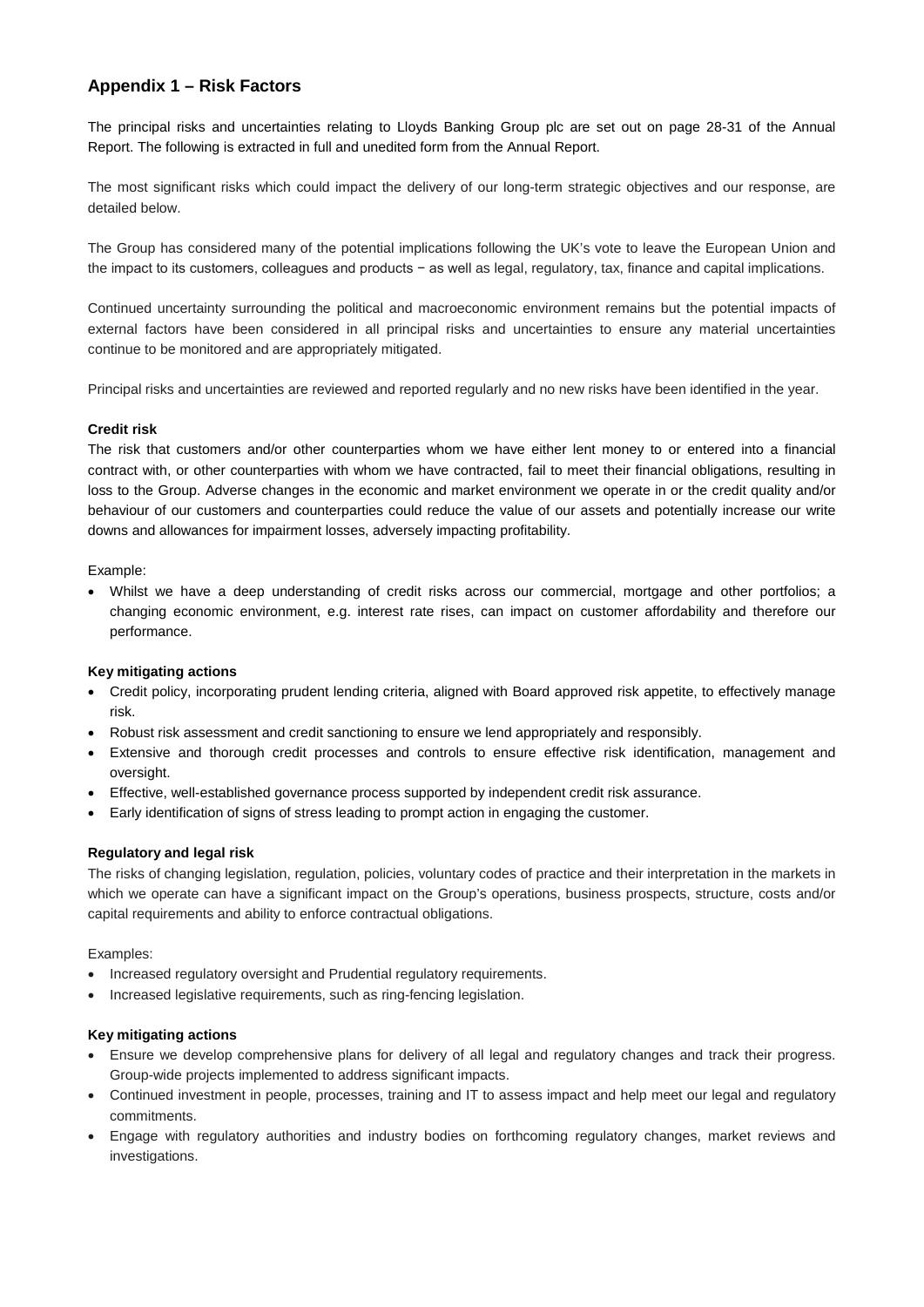## **Conduct risk**

Conduct risk can arise from a number of areas including selling products to customers which do not meet their needs; failing to deal with customers' complaints effectively; not meeting customers' expectations; and exhibiting behaviours which do not meet market or regulatory standards.

## Example:

• The most significant conduct cost in recent years has been PPI mis-selling.

## **Key mitigating actions**

- Conduct risk appetite metrics provide a granular view on how our products and services are performing for customers.
- Product approval, review processes and outcome testing supported by conduct management information.
- Learning from past mistakes through root cause analysis and clear customer accountabilities for colleagues, with rewards driven by customer-centric metrics.
- The development of a refined framework for addressing thematic issues impacting customers in vulnerable circumstances.

## **Operational risk**

We face significant operational risks which may result in financial loss, disruption of services to customers, and damage to our reputation. These include the availability, resilience and security of our core IT systems and the potential for failings in our customer processes.

## Examples:

- A resilient IT environment is critical to providing reliable services to customers and enabling sustainable growth.
- The dynamic threat posed by cyber risk on the integrity of electronic data or the availability of systems.

## **Key mitigating actions**

- Continual review of our IT environment to ensure that systems and processes can effectively support customers' requirements.
- Enhancing the resilience of systems that support critical business processes with independent verification of progress on an annual basis.
- Investing in enhanced cyber controls to protect against external threats to the confidentiality or integrity of electronic data, or the availability of systems and responding to findings from third party industry testing.

## **People risk**

Key people risks include the risk that we fail to maintain organisational skills, capability, resilience and capacity levels in response to increasing volumes of organisational, political and external market change.

## Example:

• Inability to attract or retain colleagues with key skills could impact the achievement of business objectives.

- Focused action to attract, retain and develop high calibre people. Delivering initiatives which reinforce behaviours to generate the best outcomes for customers and colleagues.
- Managing organisational capability and capacity to ensure there are the right skills and resources to meet our customers' needs.
- Effective remuneration arrangements to promote appropriate colleague behaviours and meet regulatory expectations.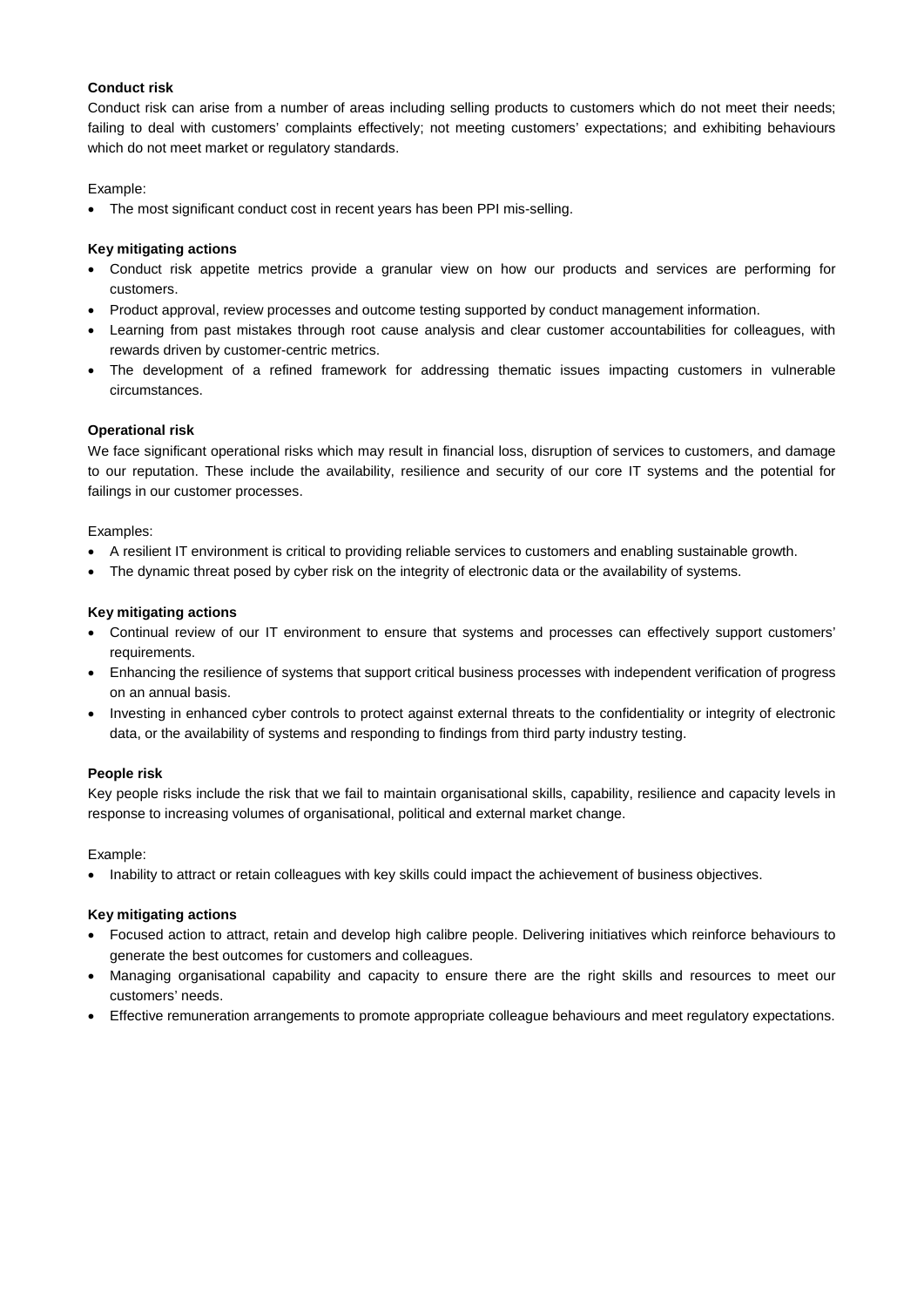### **Insurance risk**

Key insurance risks within the Insurance business are longevity, persistency and property insurance. Longevity risk is expected to increase as our presence in the bulk annuity market increases. Longevity is also the key insurance risk in the Group's Defined Benefit Pension Schemes.

### Examples:

- Increases in life expectancy (longevity) beyond current assumptions will increase the cost of annuities and pension scheme benefits.
- Uncertain property insurance claims impact Insurance earnings and capital, e.g. extreme weather conditions, such as flooding, can result in high property damage claims.

### **Key mitigating actions**

- Processes for underwriting, claims management, pricing and product design seek to control exposure. Longevity and bulk pricing experts support the bulk annuity proposition.
- The merits of longevity risk transfer and hedging solutions are regularly reviewed for both the Insurance business and the Group's Defined Benefit Pension Schemes.
- Property insurance exposures are mitigated by a broad reinsurance programme.

#### **Capital risk**

The risk that we have a sub-optimal amount or quality of capital or that capital is inefficiently deployed across the Group.

Example:

• A worsening macroeconomic environment could lead to adverse financial performance, which could deplete capital resources and/or increase capital requirements due to a deterioration in customers' creditworthiness.

#### **Key mitigating actions**

- A comprehensive capital management framework that sets and monitors capital risk appetite, including dividend policy appropriately.
- Close monitoring of capital and leverage ratios to ensure we meet current and future regulatory requirements.
- Comprehensive stress testing analysis to evidence capital adequacy under various adverse scenarios.

#### **Funding and liquidity risk**

The risk that we have insufficient financial resources to meet our commitments as they fall due, or can only secure them at excessive cost.

Example:

• Our funding and liquidity position is underpinned by a significant and stable customer deposit base and is supported by strong relationships with corporate customers and certain wholesale market segments. A deterioration in either the Group's or the UK's credit rating, or a sudden and significant withdrawal of customer deposits, would adversely impact our funding and liquidity position.

- Holding liquid assets to meet potential cash and collateral outflows, regulatory requirements and maintaining a further pool of secondary assets that can be used to access central bank liquidity facilities.
- Undertaking daily monitoring against a number of market and Group-specific early warning indicators, maintaining a contingency funding plan detailing actions and strategies available in stressed conditions.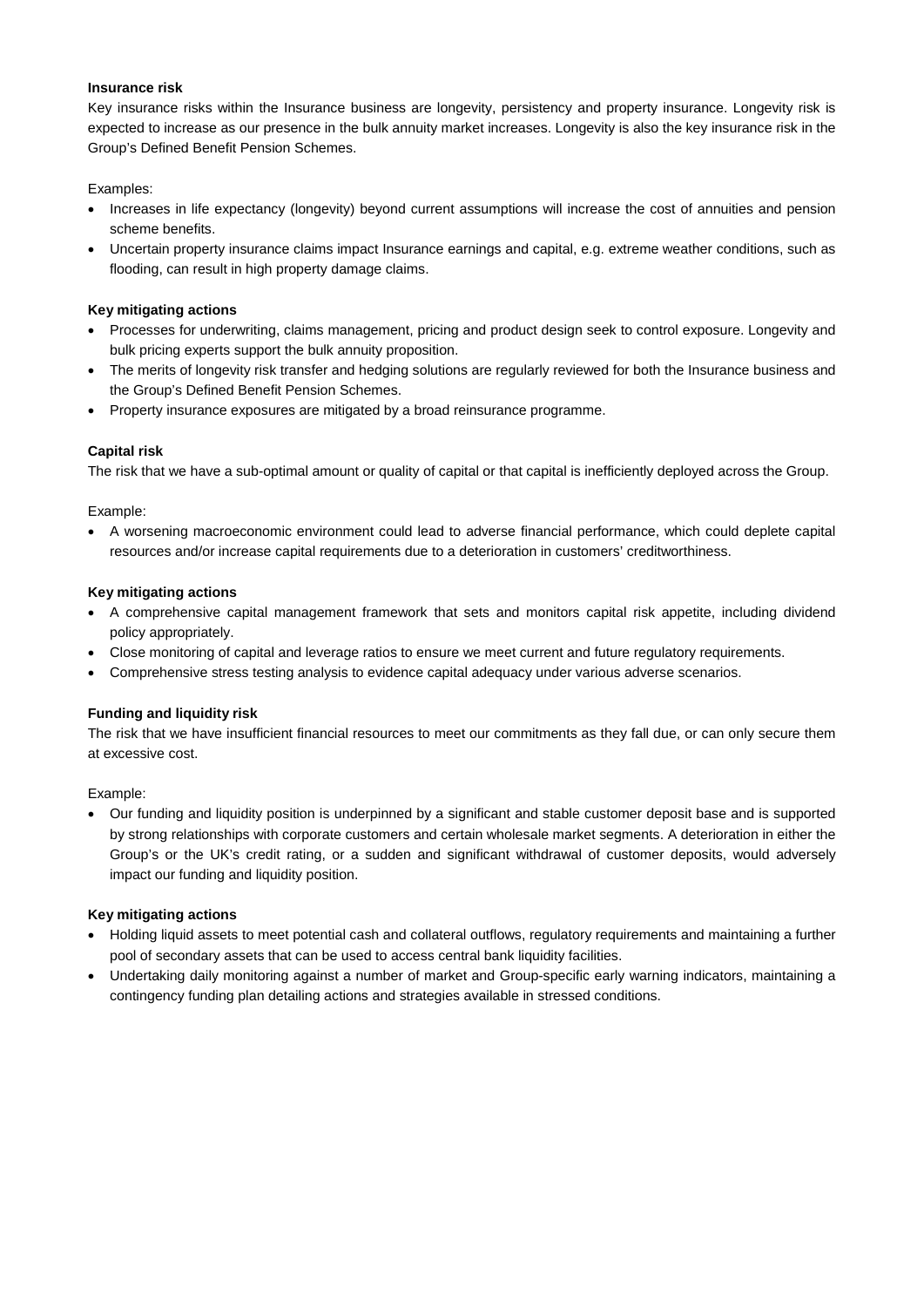## **Governance risk**

Against a background of increased regulatory focus on governance and risk management, the most significant challenges arise from the requirement to improve the resolvability of the Group and to ring-fence core UK financial services and activities from January 2019 and further requirements under the SM&CR which come into force from March 2017.

Example:

• Non-compliance with or breaches of ring-fencing, resolution and SM&CR requirements will result in legal and regulatory consequences.

## **Key mitigating actions**

- Leveraging our considerable change experience to meet ring-fencing and resolution planning requirements and the continuing evolution of SM&CR.
- Programme in place to address ring-fencing and resolution planning. In close and regular contact with regulators to develop plans for our anticipated operating and legal structure.
- Evolving risk and governance arrangements that continue to be appropriate to comply with regulatory objectives.

## **Market risk**

The risk that our capital or earnings profile is affected by adverse market rates, in particular interest rates and credit spreads in the Banking business, equity and credit spreads in the Insurance business, and credit spreads in the Group's Defined Benefit Pension Schemes.

## Examples:

- Earnings are impacted by our ability to forecast and model customer behaviour accurately and establish appropriate hedging strategies.
- The Insurance business is exposed indirectly to equity through the value of future management charges on policyholder funds. Credit spread risk within the Insurance business primarily arises from bonds and loans used to back annuities. Credit spreads affect the value of the Group's Defined Benefit Pension Schemes' liabilities.

- Structural hedge programmes implemented to manage liability margins and margin compression, and the Group's exposure to Bank Base Rate.
- Equity and credit spread risks are closely monitored and, where appropriate, asset liability matching is undertaken to mitigate risk.
- The Group's Defined Benefit Pension Schemes have increased their credit allocation and hedged against nominal rate/inflation movements.
- Stress and scenario testing of Group risk exposures.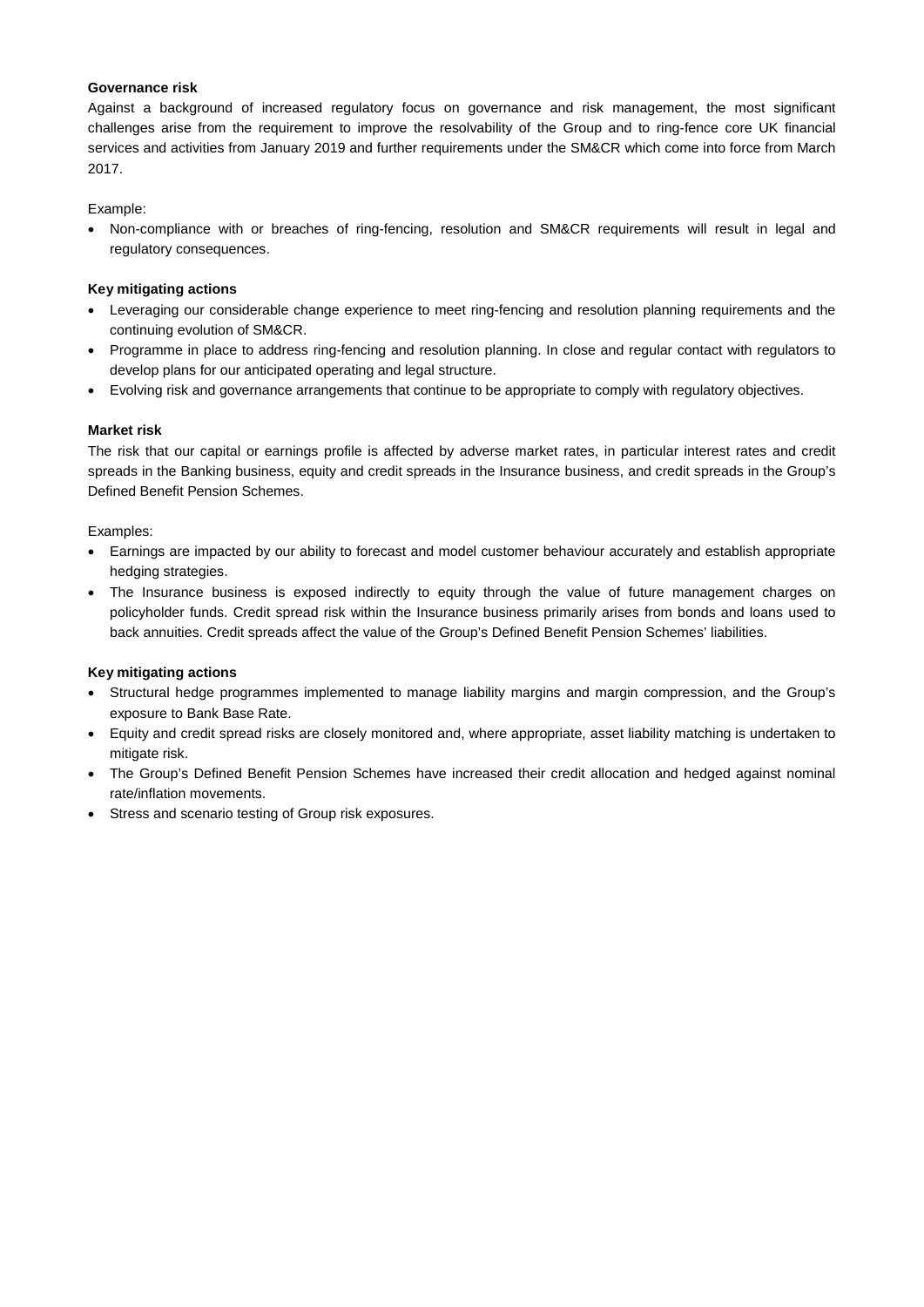## **Appendix 2 – Related Party Transactions**

The following statements regarding related party transactions of Lloyds Banking Group plc are set out on pages 241 to 242 of the Annual Report. The following is extracted in full and unedited form from the Annual Report.

## **Note 47: Related party transactions**

### **Key management personnel**

Key management personnel are those persons having authority and responsibility for planning, directing and controlling the activities of an entity; the Group's key management personnel are the members of the Lloyds Banking Group plc Group Executive Committee together with its Non‑Executive Directors.

The table below details, on an aggregated basis, key management personnel compensation:

|                                        | 2016<br>£m | 2015<br>£m | 2014<br>£m |
|----------------------------------------|------------|------------|------------|
| Compensation                           |            |            |            |
| Salaries and other short-term benefits | 17         | 14         | 15         |
| Post-employment benefits               |            | -          |            |
| Share-based payments                   | 23         | 18         | 17         |
| <b>Total compensation</b>              | 40         | 32         | 33         |

Aggregate contributions in respect of key management personnel to defined contribution pension schemes were £0.1 million (2015: £0.1 million; 2014: £0.1 million).

|                                                                                                         | 2016<br>million | 2015<br>million | 2014<br>million |
|---------------------------------------------------------------------------------------------------------|-----------------|-----------------|-----------------|
| Share option plans                                                                                      |                 |                 |                 |
| At 1 January                                                                                            | 9               | 13              | 14              |
| Granted, including certain adjustments (includes entitlements of appointed key<br>management personnel) | 3               | 3               |                 |
| Exercised/lapsed (includes entitlements of former key management personnel)                             | (9)             | (7)             |                 |
| At 31 December                                                                                          |                 | 9               | 13              |
|                                                                                                         |                 |                 |                 |

|                                                                                                         | 2016<br>million | 2015<br>million | 2014<br>million |
|---------------------------------------------------------------------------------------------------------|-----------------|-----------------|-----------------|
| Share plans                                                                                             |                 |                 |                 |
| At 1 January                                                                                            | 82              | 102             | 105             |
| Granted, including certain adjustments (includes entitlements of appointed key<br>management personnel) | 29              | 37              | 19              |
| Exercised/lapsed (includes entitlements of former key management personnel)                             | (46)            | (57)            | (22)            |
| At 31 December                                                                                          | 65              | 82              | 102             |

The tables below detail, on an aggregated basis, balances outstanding at the year end and related income and expense, together with information relating to other transactions between the Group and its key management personnel:

|                                                                 | 2016<br>£m | 2015<br>£m | 2014<br>£m |
|-----------------------------------------------------------------|------------|------------|------------|
| Loans                                                           |            |            |            |
| At 1 January                                                    |            | 3          |            |
| Advanced (includes loans of appointed key management personnel) |            | 4          |            |
| Repayments (includes loans of former key management personnel)  | (4)        | (2)        |            |
| At 31 December                                                  |            | 5          |            |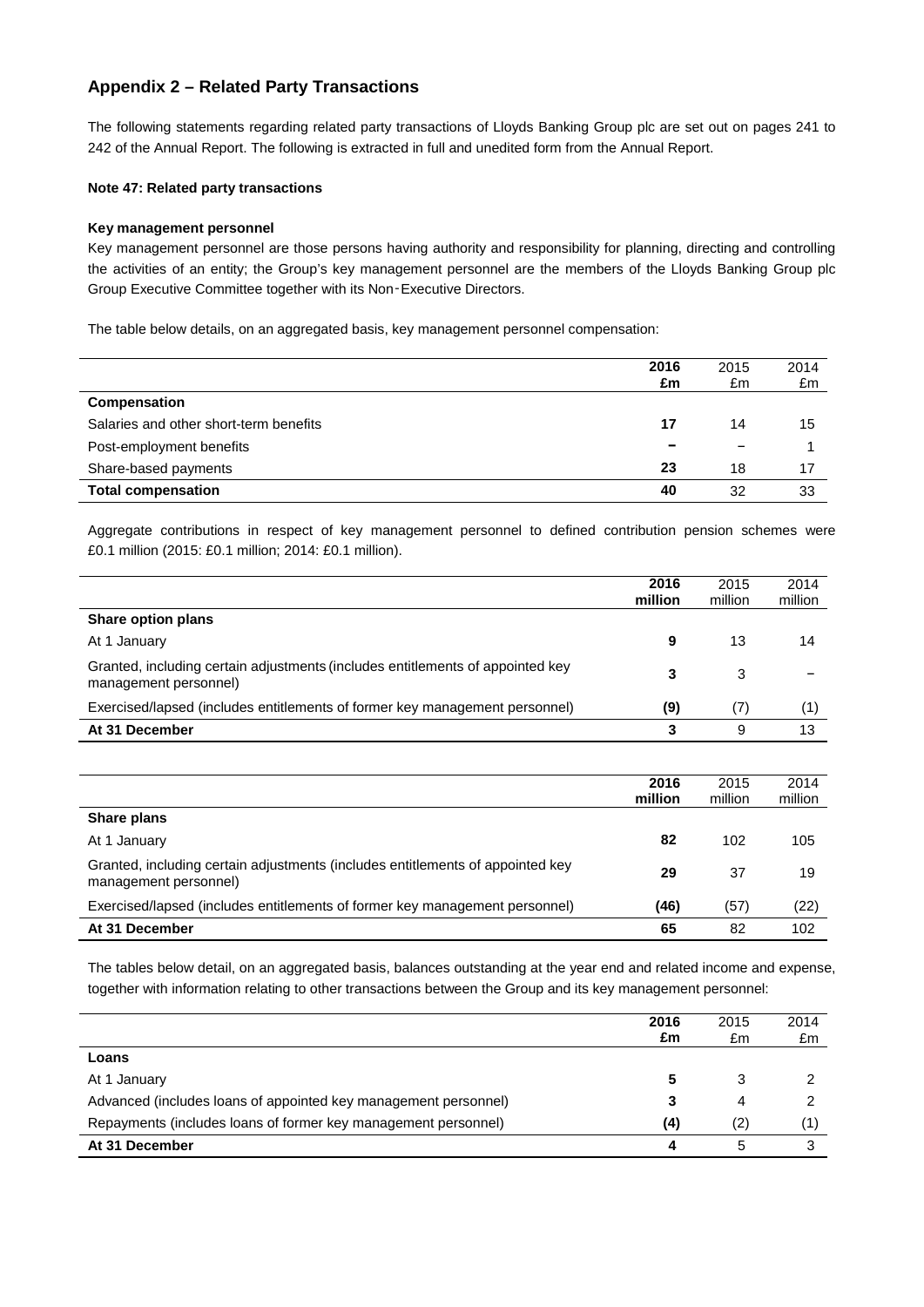The loans are on both a secured and unsecured basis and are expected to be settled in cash. The loans attracted interest rates of between 2.49 per cent and 23.95 per cent in 2016 (2015: 3.99 per cent and 23.95 per cent; 2014: 0.5 per cent and 23.95 per cent).

No provisions have been recognised in respect of loans given to key management personnel (2016 and 2015: £nil).

|                                                                  | 2016<br>£m | 2015<br>£m | 2014<br>£m |
|------------------------------------------------------------------|------------|------------|------------|
| <b>Deposits</b>                                                  |            |            |            |
| At 1 January                                                     | 13         | 16         | 13         |
| Placed (includes deposits of appointed key management personnel) | 41         | 58         | 32         |
| Withdrawn (includes deposits of former key management personnel) | (42)       | (61)       | (29)       |
| At 31 December                                                   | 12         | 13         | 16         |

Deposits placed by key management personnel attracted interest rates of up to 4.0 per cent (2015: 4.7 per cent; 2014: 4.7 per cent).

At 31 December 2016, the Group did not provide any guarantees in respect of key management personnel (2015 and 2014: none).

At 31 December 2016, transactions, arrangements and agreements entered into by the Group's banking subsidiaries with directors and connected persons included amounts outstanding in respect of loans and credit card transactions of £0.4 million with five directors and two connected persons (2015: £1 million with four directors and six connected persons; 2014: £1 million with six directors and six connected persons).

#### **Subsidiaries**

Details of the Group's subsidiaries and related undertakings are provided on pages 293 to 300. In accordance with IFRS 10 Consolidated financial statements, transactions and balances with subsidiaries have been eliminated on consolidation.

#### *Pension funds*

The Group provides banking and some investment management services to certain of its pension funds. At 31 December 2016, customer deposits of £171 million (2015: £145 million) and investment and insurance contract liabilities of £406 million (2015: £694 million) related to the Group's pension funds.

#### *Collective investment vehicles*

The Group manages 139 (2015: 168) collective investment vehicles, such as Open Ended Investment Companies (OEICs) and of these 83 (2015: 95) are consolidated. The Group invested £265 million (2015: £818 million) and redeemed £826 million (2015: £616 million) in the unconsolidated collective investment vehicles during the year and had investments, at fair value, of £2,405 million (2015: £2,129 million) at 31 December. The Group earned fees of £192 million from the unconsolidated collective investment vehicles during 2016 (2015: £187 million).

#### *Joint ventures and associates*

At 31 December 2016 there were loans and advances to customers of £173 million (2015: £225 million) outstanding and balances within customer deposits of £15 million (2015: £8 million) relating to joint ventures and associates.

In addition to the above balances, the Group has a number of other associates held by its venture capital business that it accounts for at fair value through profit or loss. At 31 December 2016, these companies had total assets of approximately £4,712 million (2015: £3,911 million), total liabilities of approximately £5,033 million (2015: £4,104 million) and for the year ended 31 December 2016 had turnover of approximately £4,401 million (2015: £4,660 million) and made a loss of approximately £27 million (2015: net loss of £181 million). In addition, the Group has provided £1,550 million (2015: £1,710 million) of financing to these companies on which it received £127 million (2015: £125 million) of interest income in the year.